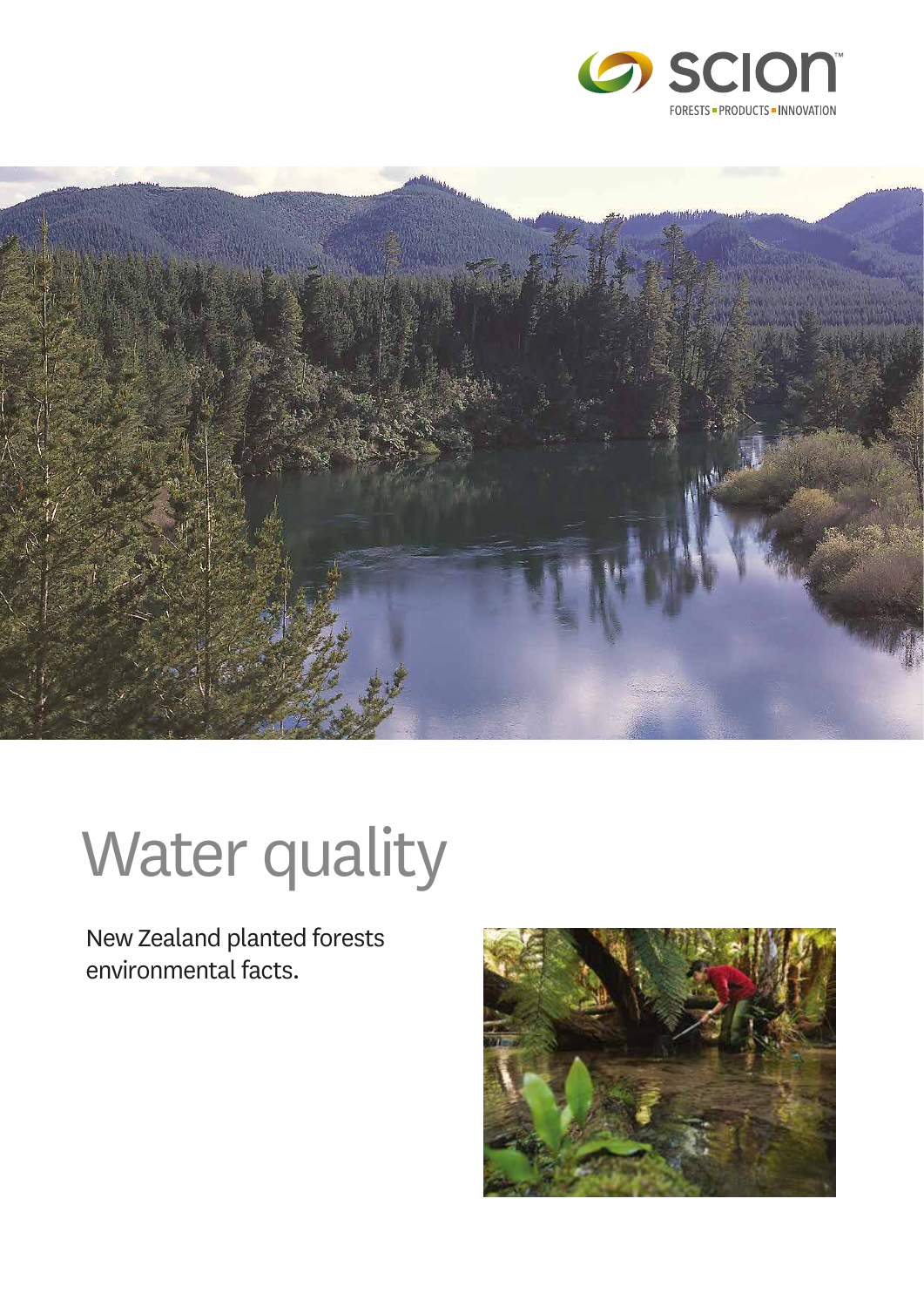There are some 1.7 million hectares of planted forests in New Zealand, 90% of which are in radiata pine.

These forests contain an estimated 24,220 km of streams that, for most of the forest growing cycle, provide a source of high quality water to downstream users.

There is increasing pressure on our water resources. However, with prudent stewardship and ongoing improvements to management practices, New Zealand's forests will continue to provide sustainable sources of high quality water.

#### **Forests generate high quality water**

Water quality is a term used to describe the physical, chemical and biological characteristics of water, and it is affected by the long term cyclic nature of planted forests in New Zealand.

Forests have a strong influence on the water quality of catchments. They moderate the local climate, which in turn influences the quantity, temperature and overall quality of stream water. As a result, planted forests almost always yield better water quality than other developed land uses, including agriculture and urban development.

**Afforestation.** Planting forests can improve the water quality from land that was previously in pasture within 5-6 years by reducing water temperature, nutrient levels and sediment yields. This highlights the potential of forestry as a remedial tool for degraded waterways.

**Over a rotation.** The largest part of the forest cycle is in midto mature rotation. Water quality during this phase is naturally variable, but is characterised by cool water temperature, low sediment and nutrient concentrations, and healthy invertebrate communities.

**Mature planted forests** have similar water quality attributes to those found in undisturbed indigenous forests. Streams are often cool and shaded, and are strongly influenced by the riparian vegetation type and channel width. The low light and cooler temperatures promote high levels of dissolved

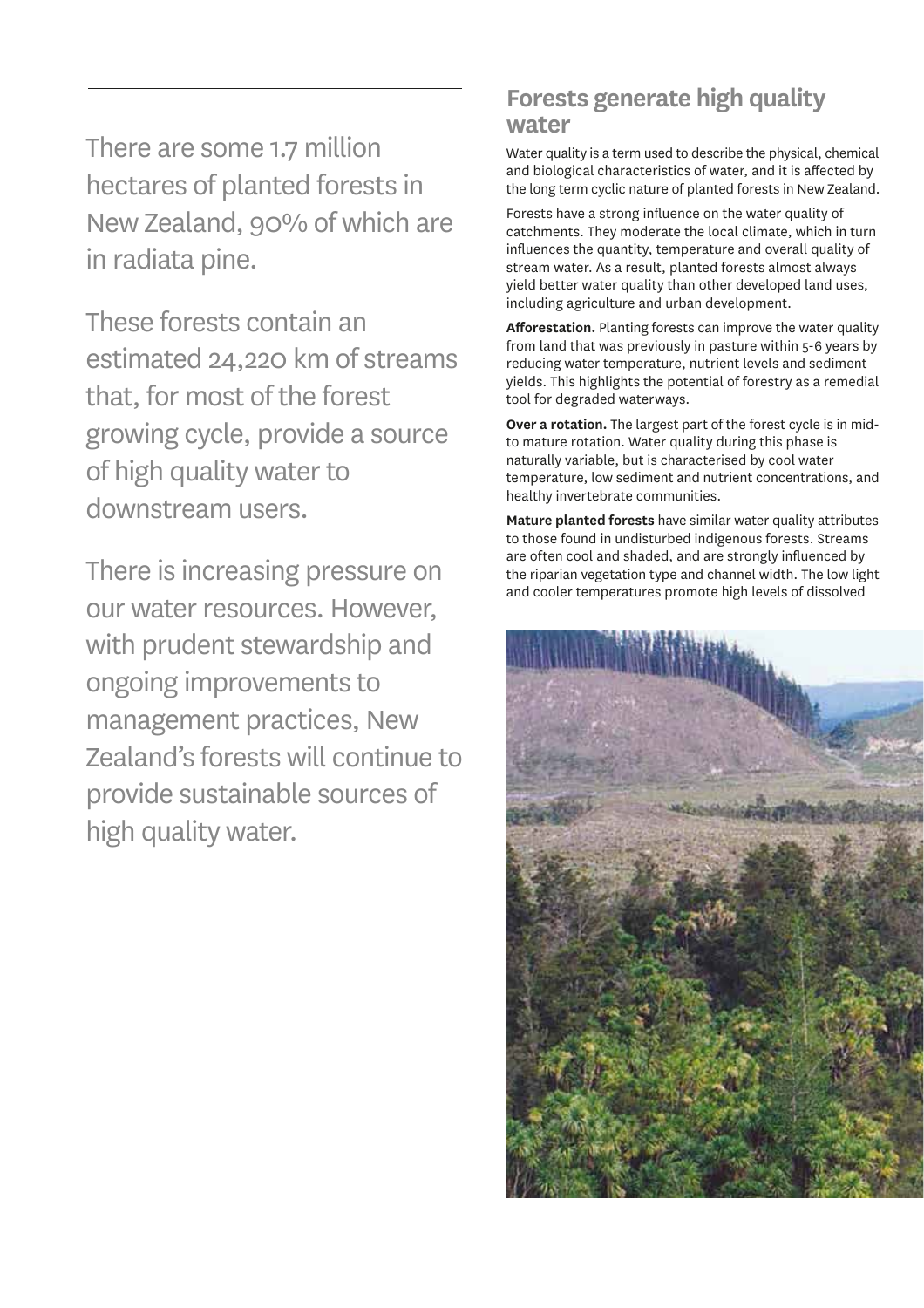oxygen in the water, which is a good indicator of water quality and essential to supporting the aquatic environment.

**Actively managing harvesting.** Harvesting can adversely affect water quality through increased sunlight and temperature. However, residual shade provided by the stream bank, logging slash, surrounding topography and any remaining vegetation all have an effect on maintaining water quality attributes, with shade recovery dependent on the size of the stream and the regrowth of riparian vegetation.

Harvesting in steepland country can increase sediment yields reaching waterways from roading and post-harvest erosion. Sediment yields elevated by harvesting activities typically return to pre-harvest levels, or decline markedly, within two to six years of harvest.

Harvesting impacts can be modified by retaining riparian management zones and to a lesser extent, retaining moderate quantities of logging slash across small stream channels. Other interventions include minimising tracking, good hauler set-up and implementation, and applying sediment control structures and techniques to the earthworks associated with harvesting.

Retaining intact riparian management zones during harvest helps maintain low light levels and temperatures. Riparian zones can reduce the amount of harvesting debris deposited in the stream and contribute to bank stability. They are limited in their ability to filter out point source sediment and any associated sediment-bound phosphorus. Riparian management zones can also limit nitrate levels following harvest, helping to maintain the aquatic community at similar levels to those found in mature pine and indigenous forest streams.

#### **The challenges of steepland forestry**

Around a third of New Zealand's planted forest is in steep hill country  $(>25^\circ)$ , which is often highly erodible and susceptible to extreme weather events. Steepland forests have a higher density of stream networks than those on flatter topography. These networks extend into the upper reaches of headwater catchments. When subjected to intense rainfall, flooding and debris flows can result.

**Steepland harvesting.** Reducing the total length of the roading infrastructure will reduce the potential for sediment generation. However there is a trade-off between roading length, keeping riparian buffers intact and logging across the stream channel.

Reduced road length and harvesting across stream channels can provide better water quality outcomes, although there will still be some impact on water quality, habitat and a range of other biological processes. It is preferable to prevent the export of sediment directly or indirectly into a river.

Recovery time depends on site conditions, harvest method, post-harvest management techniques and the scale of operations.